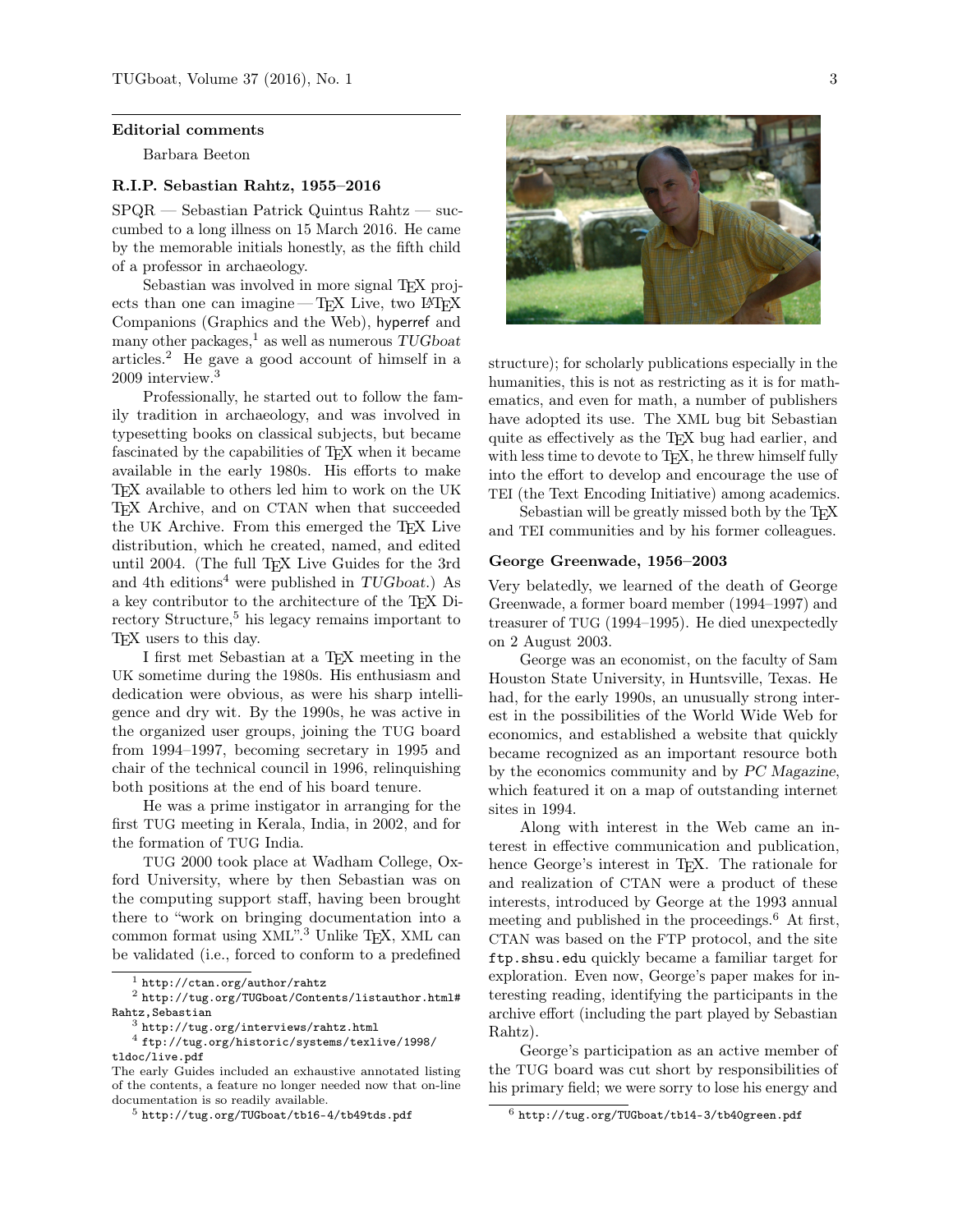expertise, but his legacy remains in an irreplaceable resource for the T<sub>EX</sub> community.

### Peter Breitenlohner, 1940–2015

Peter's legacy to DANTE and his German friends is honored elsewhere in this issue by Joachim and Marion Lammarsch. Here we can reveal one of Peter's activities that was purposely kept "under wraps".

Don Knuth has, since the creation of T<sub>E</sub>X, offered a reward to the first finder of a bug in the code. Peter was the recipient of a number of such checks, including one of the last "big ones"; this is mentioned in Knuth's Digital Typography, on page 658 of "The final errors of T<sub>FX</sub>".

Behind the recognition of errors is a corps of knowledgeable volunteers, individuals whose understanding of TEX internals is thorough enough that Don trusts them to vet reports and provide explanations that will demonstrate to the submitters of non-bugs that their finding does not pass muster. For many years, Peter was one of these "go-to" volunteers. His analysis of bug reports was thorough, accurate, and understandable by even a non-programmer. That was my principal area of interaction with Peter, and it made the task of "T<sub>EX</sub> entomologist" much easier and more enjoyable. Thank you, Peter.

## biblatex — Request for feedback

The biblatex team are looking for feedback on what real users are doing, particularly in terms of what back-ends they are using. A very short survey is posted at https://surveymonkey.com/r/X2FWPNR If you are a biblatex user, your participation would be most welcome, per Joseph Wright. (And spread the word, please.)

No "drop dead" date was given, but it may be assumed that feedback should be registered no later than 1 July 2016.

### LATEX courses for credit

It seems rare enough that formal courses in  $(L)$ TEX are offered in convenient locations, but the idea that such a course might be offered for credit is even more surprising — although it would certainly be a useful study topic for someone pursuing a degree in math or physics, for example. It has come to light that there are in fact such courses in a few places.

A course at the University of Verona offers two credits, and is well attended; 66 students were counted at the first lecture and an additional 20 were expected for the second (scheduling conflicts precluded their attendance the first week). At Cedarville University (Cedarville, Ohio), a course in Technical Writing using LATEX earns one semester hour of credit; the current professor is "second generation", having been taught by the former professor who taught the class for 18 years before his retirement. In some other places, although no credit is given, the material is presented as a "soft skill" course which is required to graduate.

If anyone reading this knows of other places where such courses are offered, please send feedback. We will try to compile a list and make it available for reference.

# Cooper Type

While checking Don Knuth's "news" page to get more information about an "All Questions Answered" session in Stockholm, I noticed that he will be giving a public lecture on Tuesday, May 17, at the San Francisco Public Library on "32 Years of METAFONT". This is part of the Type@CooperWest program organized by Sumner Stone.

CooperWest is the west coast branch of the Cooper Union postgraduate certificate program in typeface design. The "main office", so to speak, is the Continuing Education department of The Cooper Union in New York City, where a parallel lecture program sponsored by the Herb Lubalin Study Center takes place. Many of the New York–based lectures have been filmed and are made available on line. The listing of topics is wide-ranging, and can be explored at http://coopertype.org/lectures/nyc. (The first one I viewed is entitled "How Aldus Manutius Saved Western Civilization", a lecture by G. Scott Clemons. A good place to start.)

There's no indication that the west coast lectures are also being recorded, but we can hope.

### More typography videos

Listed below are a few videos on type-related topics that I've stumbled upon recently or were recommended by friends. Such pointers will be collected on a page on the TUG website for easy reference, at http://tug.org/video. I'll go back and include relevant items that have been mentioned in previous columns.

- "Teaching to See", by Inge Druckrey, is posted on Edward Tufte's website. http://www.edwardtufte.com/tufte/
- David Brailsford tells the story of the "jailbreak" of the Linotron 202. https://www.youtube. com/watch?v=CVxeuwlvf8w and https://www. youtube.com/watch?v=HdModNEK\_1U
- The trailer for a movie "Carl Dair at Enschedé, The last days of metal type". (The full movie will be shown as part of the program at TUG 2016.)